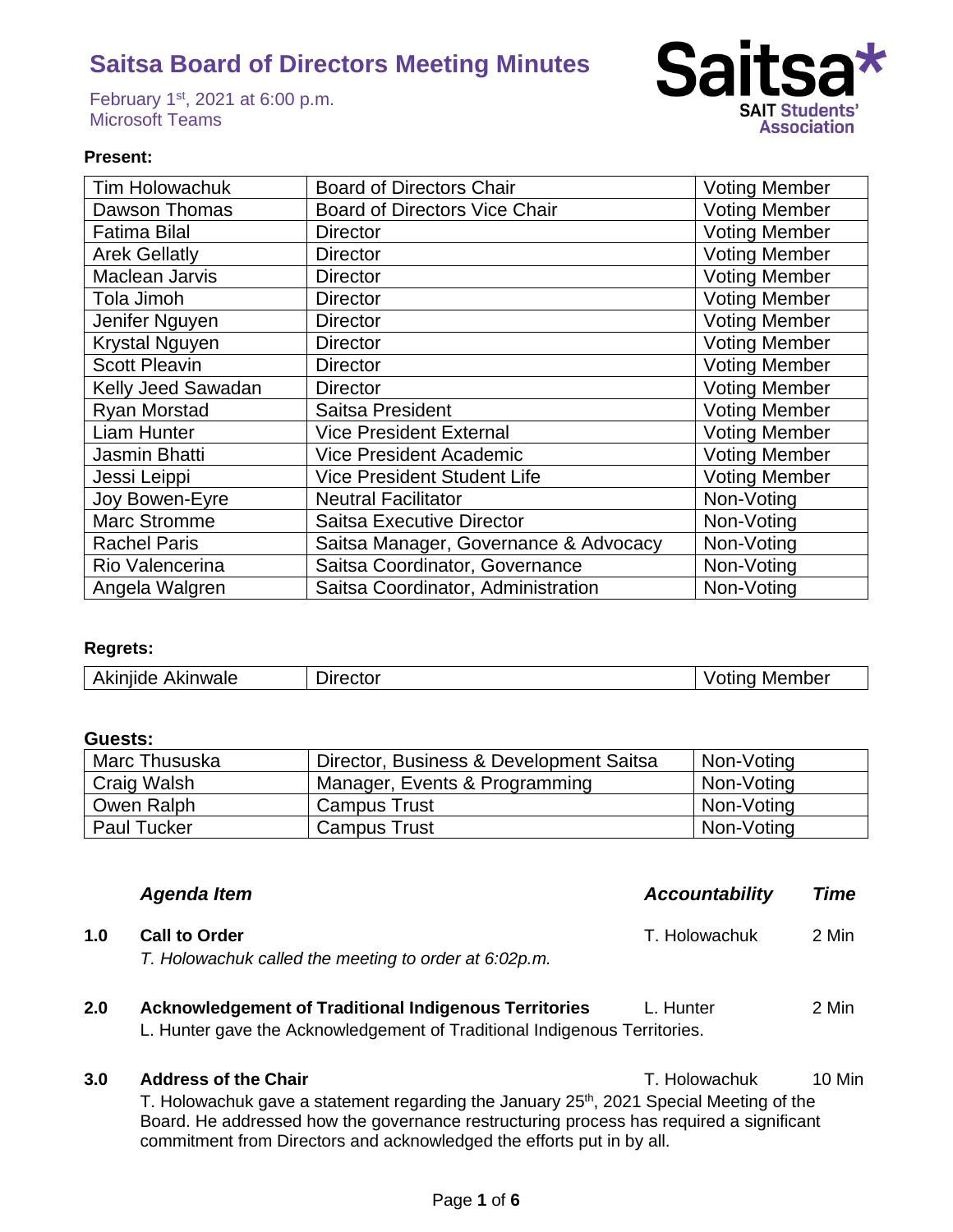#### Page **2** of **6**

# **Saitsa Board of Directors Meeting Minutes**

February 1st, 2021 at 6:00 p.m. Microsoft Teams

## **4.0 Conflict of Interest Check T. Holowachuk** 2 Min

T. Holowachuk reminded the Board of the definition of Conflict of Interest, and to declare any real or perceived conflict of interest. A Conflict of Interest is a situation in which a Member has a Private Interest which conflicts or competes with or could conflict or compete with the interests of Saitsa.

## **5.0 Approval of Agenda** T. Holowachuk 2 Min

## **Amendments:**

• To strike items 6.2 and 6.3 from the agenda due to these sets of meeting minutes not being ready for review.

## **Motion:**

To approve the agenda as amended.

### **A. Gellatly/J. Nguyen Motion carries**

*The motion was approved by general consent.* 

## **6.0 Adoption of Minutes** T. Holowachuk 2 Min

**6.1** Regular Meeting of the Board of Directors from January 11<sup>th</sup>, 2021

### **Amendments:**

- To correct the language of the President report to state that R. Morstad was the excited party.
- For item 9.3 SAAB to delete the word 'starvation' from the paragraph.
- For item 9.5 to state the honorarium is being compared to the wage Saitsa pays part-time employees.

## **Motion:**

To approve the January 11<sup>th</sup> Regular Meeting of the Board of Directors meeting minutes as amended.

> **F. Bilal/L. Hunter Motion carries**

*This motion was approved by general consent.* 

*S. Pleavin joined the meeting at 6:32p.m.*

**7.0 Saitsa Health and Dental Fees Presentation C. Ralph 6. Alph 75 Min** P. Tucker and O. Ralph presented the Annual Review of Claims Utilization from the academic year of 2019/2020 (September 2019-August 2020). They gave an executive summary of what benefits Saitsa members used this past year. The report summarizes the claims experience for the healthcare benefits under the Saitsa benefit plan.

The Board asked who students can talk to regarding which medications are covered vs. which ones are not. O. Ralph indicated that students can either call a Campus Trust representative or go online to the studentbenefits.ca link and type in the drug code to see if it's covered or not.

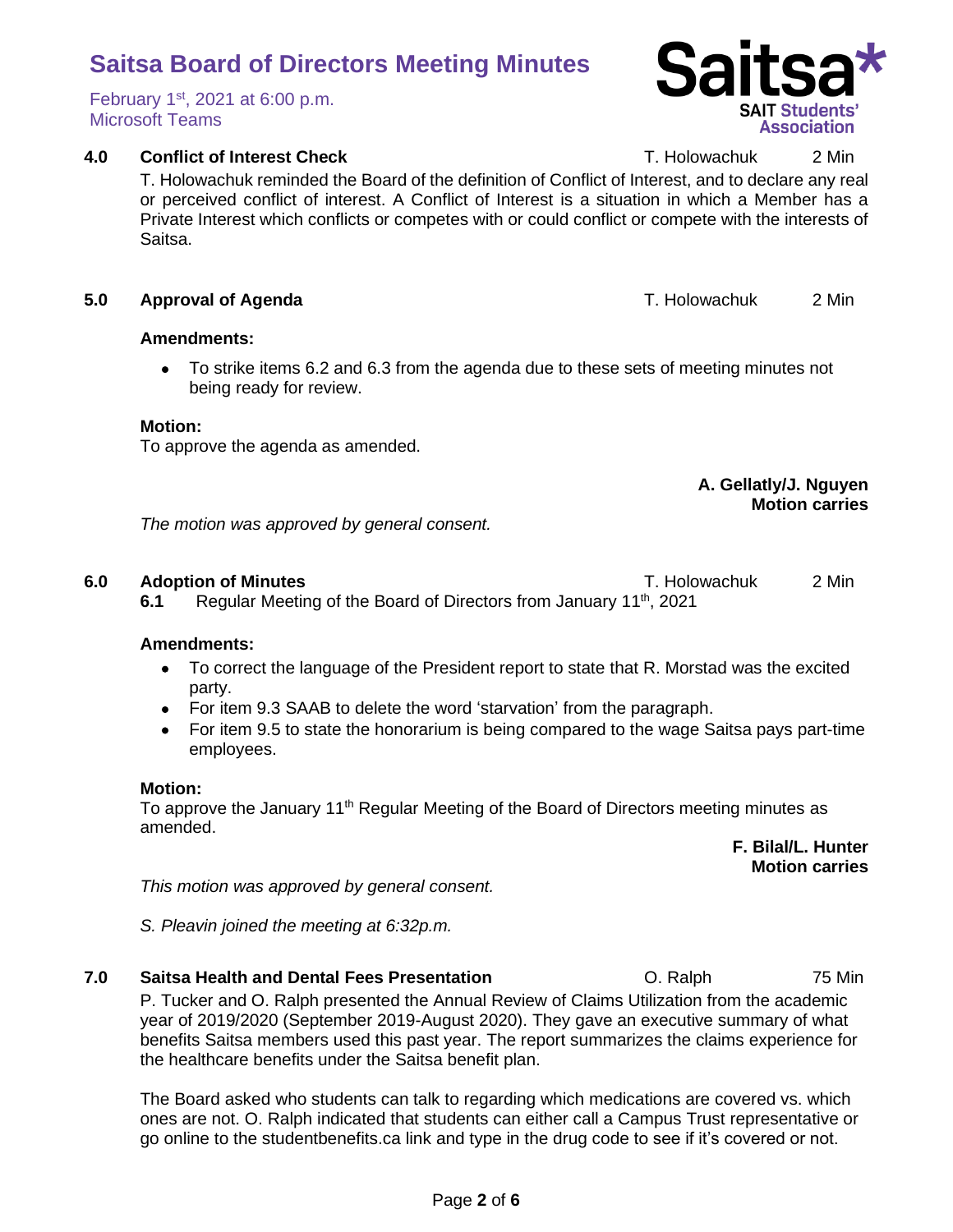February 1st, 2021 at 6:00 p.m. Microsoft Teams



Next O. Ralph and P. Tucker went over the Analysis of Dental Coverage. After that the group reviewed the Trust Contribution overview, which is used to help determine what the plan's rates should be moving forward. The overview also demonstrated how COVID-19 measures have impacted claims rates.

R. Morstad stated that he, M. Stromme, P. Tucker, and O. Ralph met frequently over the last two months to develop recommendations for the Saitsa Board of Directors regarding the Saitsa Health and Dental fee. During this time period, R. Morstad spoke to the SAIT clinic as well regarding the impact of the most recent fee changes on students. It was mentioned that the rate was raised last academic year to cover Gardasil; only Alberta residents have that vaccine covered.

### **Motion:**

To set the Saitsa Health Fee at \$122.00 for the academic year of 2021-2022

**L. Hunter/K. Sawadan**  $11 - 2 - 0$ **Motion carries**

### **Motion:**

To set the Saitsa Dental Fee at \$130.00 for the academic year of 2021-2022

| R. Morstad/L. Hunter  |
|-----------------------|
| $14 - 0 - 0$          |
| <b>Motion carries</b> |

| 8.0 | <b>Recess</b>                                              | T. Holowachuk | 10 Min |
|-----|------------------------------------------------------------|---------------|--------|
|     | The Board recessed at 7:46p.m.                             |               |        |
|     | T. Holowachuk called the meeting back to order at 7:55p.m. |               |        |

**9.0 Saitsa 100<sup>th</sup> Budget** M. Thususka 20 Min

*M. Thususka (Director, Business and Development) and C. Walsh (Manager, Events and Programming) joined the meeting at 7:51p.m.*

M. Thususka and C. Walsh presented on the Saitsa 100<sup>th</sup> celebration.

The Saitsa 100<sup>th</sup> Steering Committee consists of Natasha Lundrigan (Senior Manager, Student Experience), Husson Zaman (Manager, Marketing and Communications), R. Morstad, C. Walsh, and M. Thususka.

Saitsa is turning 100 years old in September 2022 and is looking to host a centennial celebration from January 2022 to September 2022.

M. Thususka went through the Saitsa 100<sup>th</sup> budget with the Board. M. Thususka discussed the different events, programming, etc. that will focus on celebrating the centennial; there are a variety of grants available for historical celebrations that are being pursued. In addition, M. Thususka explained where opportunities for sponsorships will exist.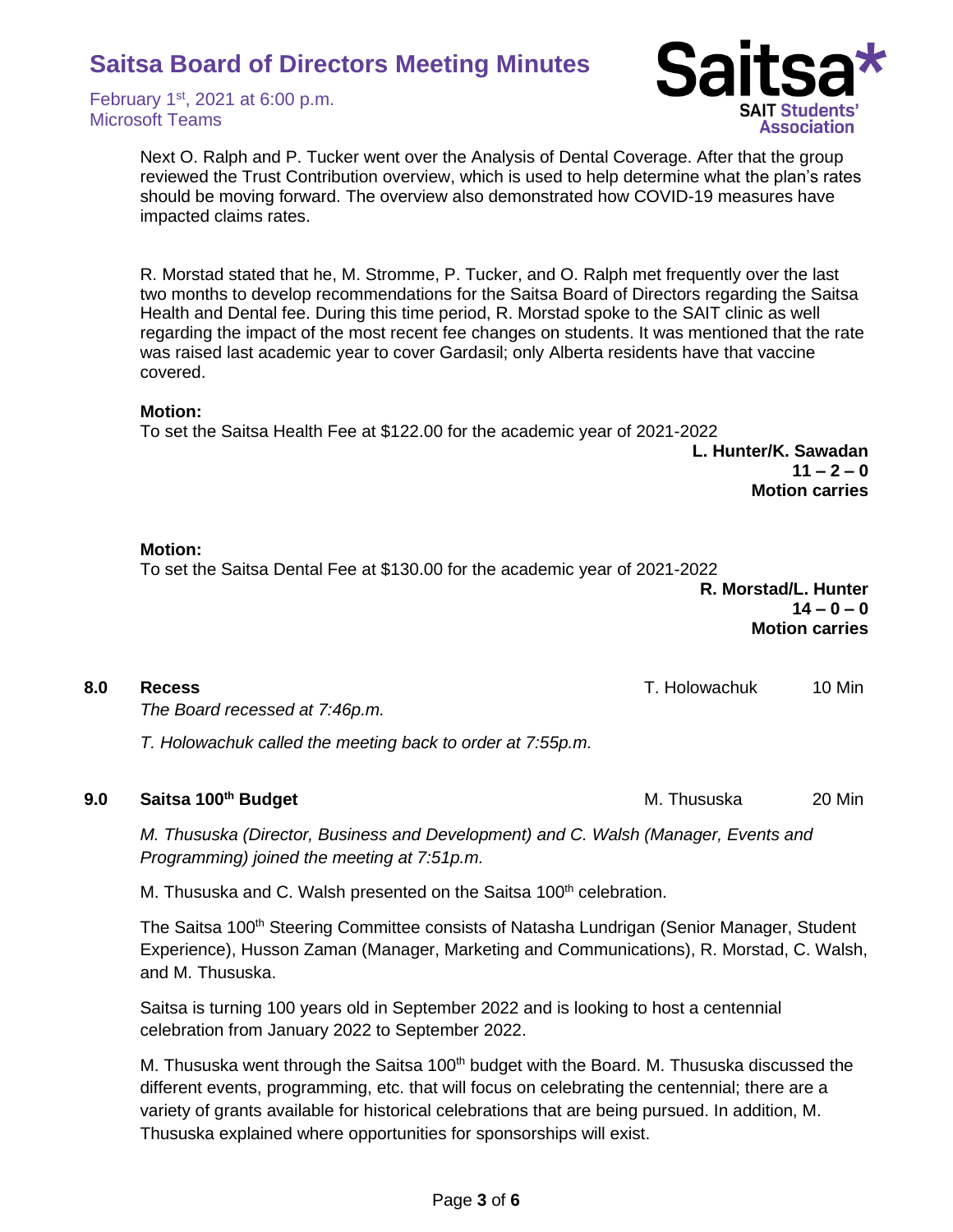February 1st, 2021 at 6:00 p.m. Microsoft Teams

## **Motion:**

To approve the Saitsa Centennial events proposed budget as presented.

**K. Sawadan/F. Bilal**  $14 - 0 - 0$ **Motion carries**

## **10.0 Individual Reports (maximum of 2 minutes each)**

Report as submitted.

R. Morstad reported that Saitsa will be disseminating information to students regarding the COVID-19 vaccine, and that some of those correspondences will be looking to gauge the student opinion on COVID-19 vaccinations.

R. Morstad was asked if he knows when the Fall Reading Week will be in effect. R. Morstad responded stating that project is still in the collaboration and research phase.

## **10.2 VP Academic J. Bhatti 2 Min**

Report as submitted.

J. Bhatti reminded the Board that the callout for Culture Week has been sent out; this is for students to submit what they would like to see from Culture Week. She urges the Board if they have any ideas for what they would like to see for Culture Week to please fill out that form.

J. Bhatti will be in attendance of the Deans' Council this week.

J. Bhatti was asked about her discussion regarding replacing the pride crosswalk. The Pride committee is considering a few options and that the EC have indicated their preference.

J. Bhatti was asked about her meeting with B. Donaldson and the discussion about the difficulty some international students have with attending class due to time difference from where they may be located. J. Bhatti advocated to B. Donaldson for instructors to record and post their classes; J. Bhatti will continue to advocate for this.

T. Holowachuk sits on the Academic Standards of Online Learning Committee and indicated that he will bring this concern to that group as well as recording classes/lectures helps to accommodate all students, not just international students.

**10.3 VP External L. Hunter 2 Min**

Report as submitted.

L. Hunter was asked what the *Close the Gap* campaign is and explained that it is a national advocacy campaign for CASA, closing systemic gaps for vulnerable communities. L. Hunter joined the *Close the Gap* campaign committee as an observer. L. Hunter is also working on a *Get Out the Vote* campaign in anticipation of upcoming elections.



**10.1 President R. Morstad 2 Min**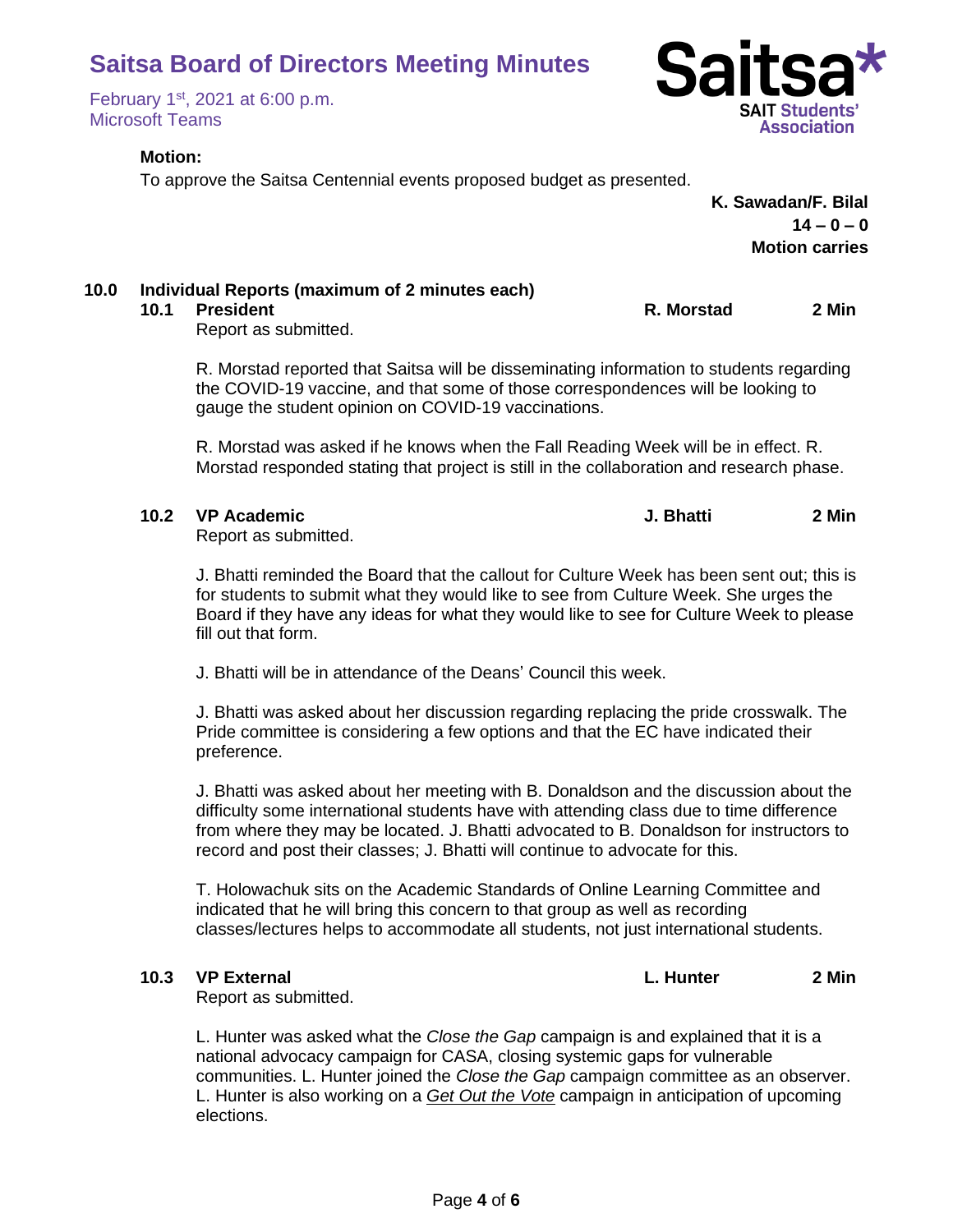February 1st, 2021 at 6:00 p.m. Microsoft Teams



L. Hunter was asked about the Asterisk podcast – have they thought of a succession plan for hosts of the podcast due to the eventual transition of the Saitsa Executive. L. Hunter indicated that they have been working on a strategy to address this concern.

**10.4 VP Student Life J. Leippi 2 Min**

Report as submitted.

J. Leippi indicated that her 'garden goal' has experienced a roadblock as SAIT's Sustainability Committee indicated that the Jackson Memorial Garden is scheduled to be rebuilt on campus as the construction on the John Ware building required the original garden to be dismantled. J. Leippi anticipates that having two gardens approved in one year is unlikely and requested support from the Board for next steps.

Action Item: J. Leippi to provide the Board more information on her garden goal and the Jackson Memorial garden at the next regular meeting of the Board.

J. Leippi was asked to clarify what support SAIT's EDI committee is looking for input on regarding the events the committee may support; J. Leippi indicated that the committee has the capacity to support five events and they are wondering what events would benefit most from the support of the committee.

## **11.0 Committee Reports (maximum of 5 minutes each)**

### **11.1 Finance Committee R. Morstad 5 Min**

R. Morstad reported that the Finance Committee met last week, and M. Jarvis chaired the meeting. The committee went over the Investment Policy Statement (IPS) and the committee recommends bringing the IPS forward to the Board. The committee reviewed the November financial statements with M. Stromme.

## **11.2 Governance Committee T. Holowachuk 5 Min**

T. Holowachuk stated committee has not met. The Governance and Advocacy compensation policy is in progress; the committee will go through it and then provide it to the Board.

T. Holowachuk was asked what the deadline was; the deadline is set at February 22<sup>nd</sup>.

T. Holowachuk was asked if F. Bilal can be a guest at the compensation policy meeting; T. Holowachuk noted this request.

## **11.3 Nominations Committee D. Thomas 5 Min**

D. Thomas reported no new updates from the Nominations committee.

## **12.0 Business Items**

*No business items.*

## **13.0 Information/Discussion**

## **13.1 Upcoming Saitsa Events A. Walgren 5 Min**

A. Walgren reviewed upcoming Saitsa events for the month of February. A. Walgren highlighted the Saitsa Annual General Meeting, which is taking place Tuesday, February  $23^{rd}$  at 4:00p.m.